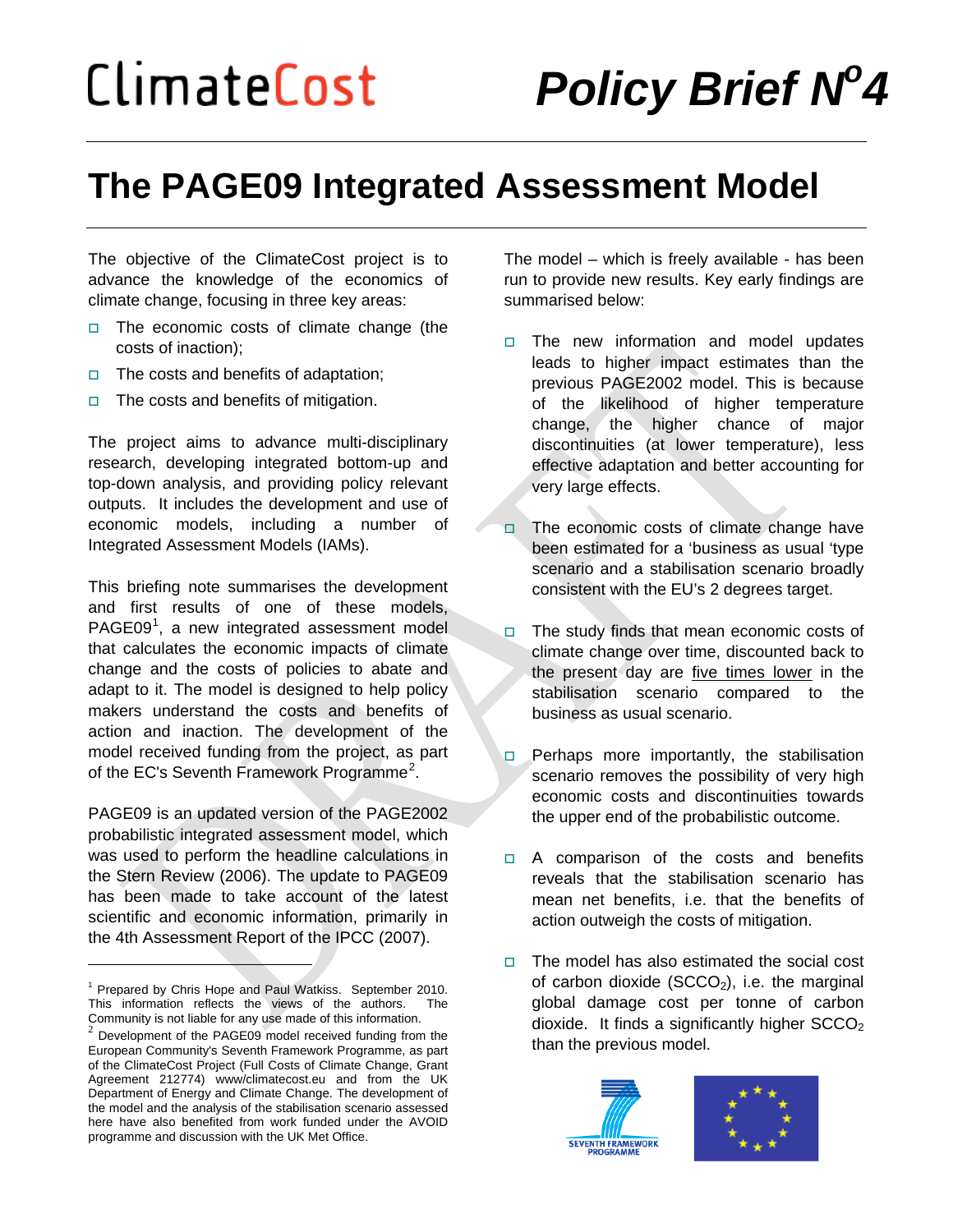#### **Description of the Model**

Integrated assessment models combine the scientific and economic aspects of climate change within a single, iterative framework. PAGE09 uses simple equations to simulate the results from more complex specialised scientific and economic models. It does this while accounting for the uncertainty that exists around climate change. The PAGE09 models works with eight world regions, ten time periods to the year 2200, four sectors (sea level rise, market, nonmarket and major discontinuities), and is able to examine the impacts of climate change, as well as the costs of mitigation and adaptation.



The update to PAGE09 takes account of the latest scientific and economic information, primarily in the 4th Assessment Report of the IPCC (IPCC, 2007). It also includes major improvements and updates to the climate, economic cost, mitigation and adaptation modules. The probability distributions for all inputs have been reviewed, and new ranges have been included where appropriate, which allows the model to take account of uncertainty. Additional features in PAGE09 include a specific category of sea level rise, explicit dependence of impacts on GDP per capita, smooth marginal abatement cost curves, and the reduction of costs through learning and technical change.

### **The Economic Costs of Climate Change**

The ClimateCost project has run the new model to provide initial results, summarised below. The analysis has run a stabilisation scenario, comparing the costs and benefits, for a business as usual and a mitigation scenario broadly consistent with the EC's 2 degrees target.

The figure below shows a typical illustrative output from the new PAGE09 model, for the initial estimation of global temperature over time from the A1B scenario, the main 'business as usual' scenario being considered in the ClimateCost project, showing the 5%, 25%, mean, 75% and 95% outputs from the uncertainty analysis.



The estimated total global impacts over time (for all sectors, measured in \$US2005) from the model for the A1B scenario are shown in the figure below, again for the uncertainty analysis. The mean global impact is kept below \$1 trillion (million million \$US(2005)) until 2050 but then rises rapidly to \$5 trillion in 2100. Note that the scenario does include some adaptation.



The uncertainty in temperature carries through to impacts and is augmented by uncertainties in economic valuation, and the likelihood of discontinuities. For example, the 95% probability line shows a 5% chance that the annual global impacts will exceed about \$20 trillion by 2100.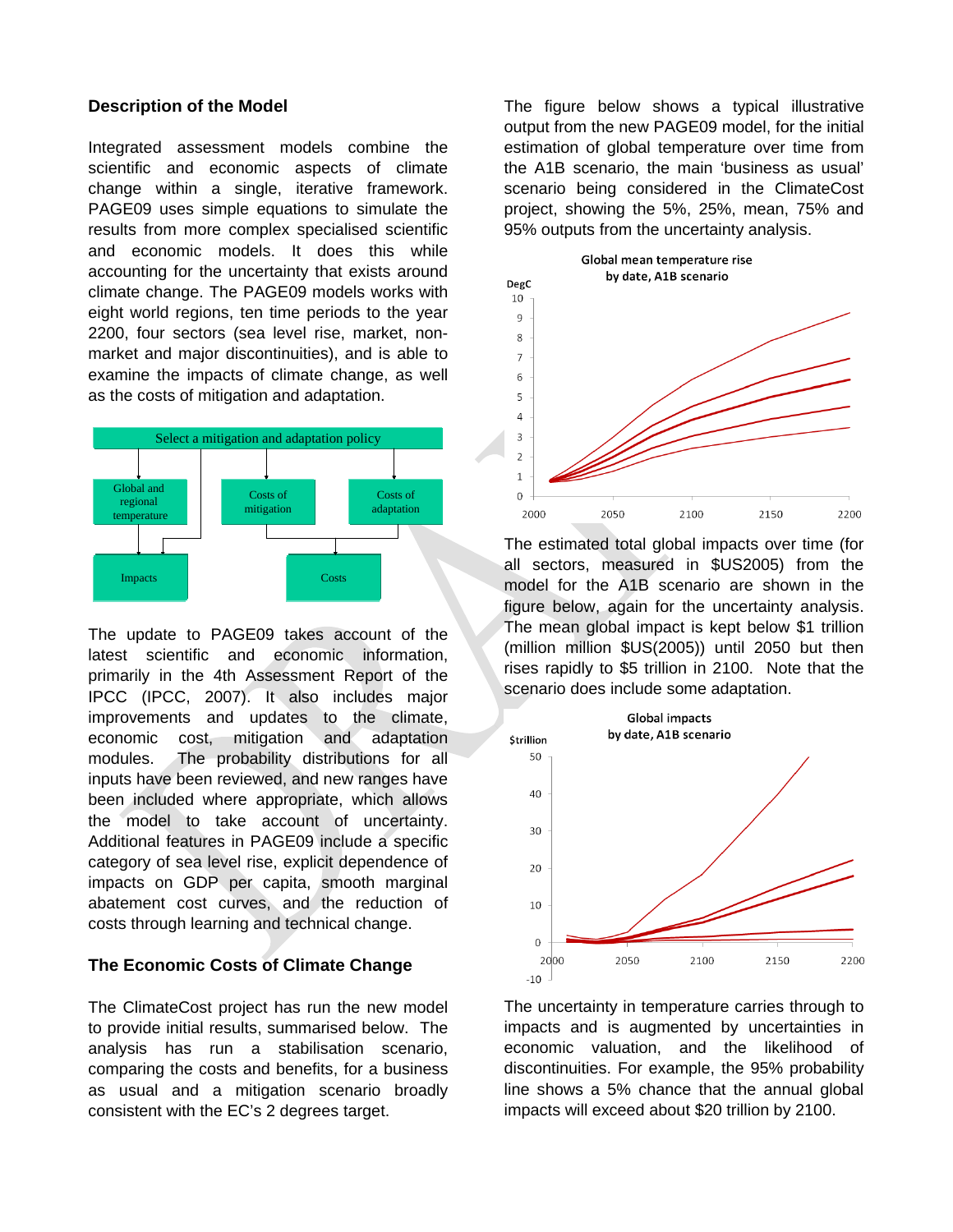The global impacts over time (to the year 2200) can be discounted back to the present day to give a net present value, NPV. This is shown as a probability distribution of the total impacts for all world regions and all time periods, in the figure below. The mean net present value for the A1B scenario is around \$400 trillion, but the effect of uncertainty can be clearly seen, with a 5% chance that the impacts will exceed \$1300 trillion, and a small possibility of impacts exceeding \$10000 trillion.



The analysis has also considered a stabilisation scenario, using the '2016 r5 low' scenario from the AVOID programme: a scenario designed to have a 50% chance of keeping the global mean temperature rise below 2 degrees. Total global impacts are shown first below (again, this includes some adaptation).



In the low emissions scenario, the mean global impact stays below \$1.5 trillion, as global mean temperatures stay generally below the level likely to trigger a discontinuity.

The estimated global impacts of the stabilisation scenario over time, discounted back to the present day (NPV) is a mean value of about \$80 trillion. This compares to the mean value of \$400 trillion in the A1B scenario (a factor of five less). The 5% to 95% range is about \$15 trillion to \$200 trillion and the largest impacts are just over \$2000 trillion i.e. the stabilisation scenario removes the possibility of very high economic costs and discontinuities towards the upper end of the probabilistic outcome of the A1B scenario.



The study has also compared the present value of mitigation costs for the stabilisation scenario, shown below. The total abatement costs for all regions and all time periods to 2200 of this scenario, discounted back to the present day, have an estimated mean value of about \$150 trillion, with a 5% chance that costs will exceed about \$350 trillion. The mean costs are therefore lower than mean benefits, i.e. the benefits of action outweigh the costs of mitigation.



This type of information, based on the best available scientific and economic inputs, while recognising the limits to our present knowledge, is useful for policy-makers.